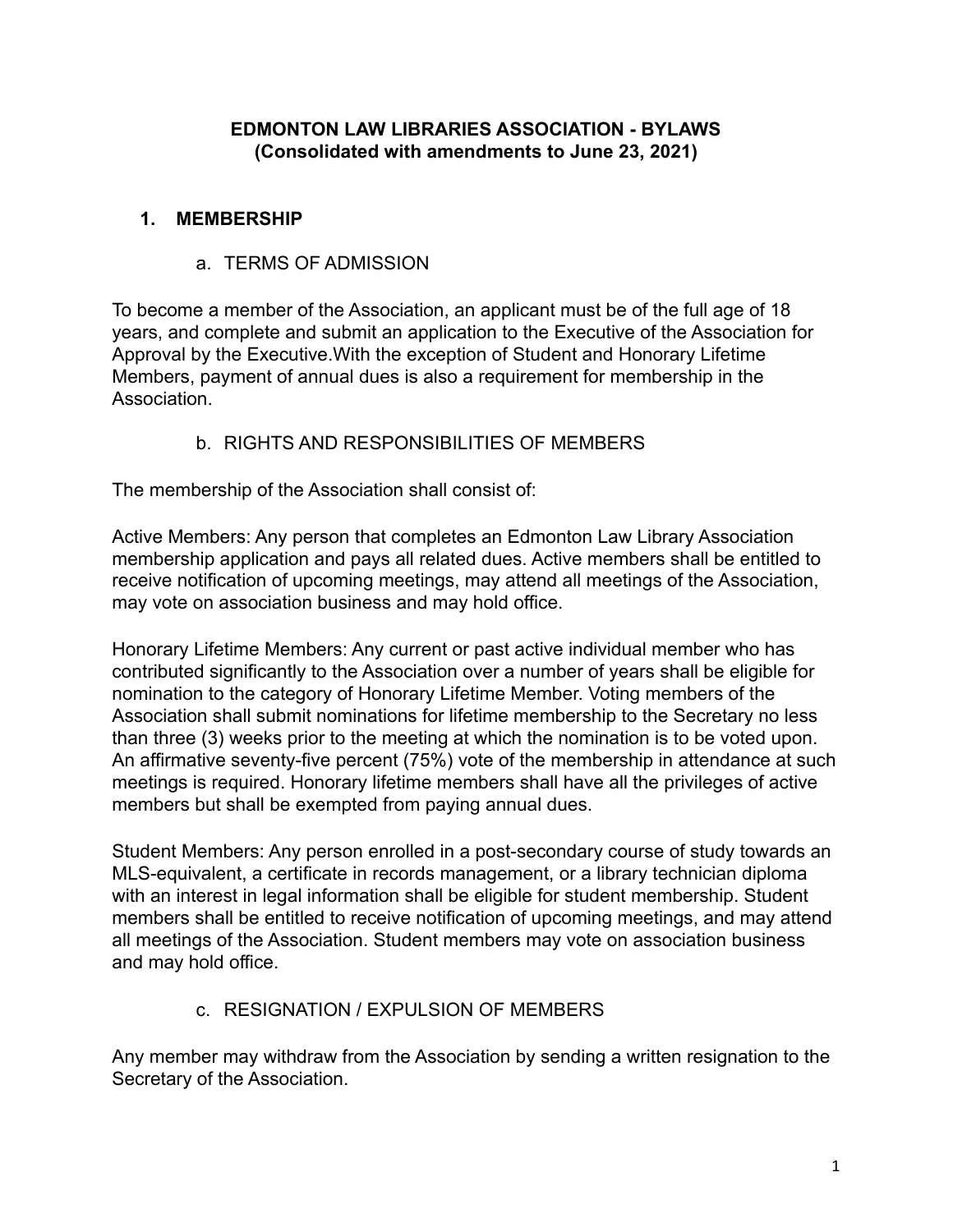Any member may be expelled from membership for any cause which the Association may deem reasonable upon a majority vote at a meeting of members of the Association in good standing.

## d. VOTING

Members who have paid dues for the current fiscal year are considered members in good standing. Any member in good standing shall have the right to vote at any meeting of the Association. Voting may be held in person, online, or in another digital format, as the case may be with the exception of voting for members of the executive, which can only be done in person. Votes may not be made by proxy or otherwise. Questions and resolutions put to a vote shall be determined by fifty-one percent (51%) of the votes cast. Twenty-five percent (25%) of members shall constitute a quorum.

# **2. DIRECTORS AND OFFICERS**

The executive of the Association shall be comprised of a Chair-Elect, Chair, Past Chair, Secretary, Treasurer and Webmaster. Each officer must be a member of the Association in good standing and must consent to act as an officer. Officers may continue to hold the same position if re-elected. An individual may not serve on the Executive of the Association collectively for a period of greater than five (5) consecutive years. These officers together shall constitute the Executive and shall, subject to the bylaws or directions given it by majority vote at any meeting properly called and constituted, have full control and management of the affairs of the Association.

## a. ELECTION AND DUTIES OF OFFICERS

**Chair-Elect:** The Chair-Elect shall be elected annually. They shall, in the temporary absence or disability of the Chair, shall perform the duties and exercise the powers of the Chair, and shall perform such other duties as may from time to time be determined by the Executive.

**Chair**: The Chair shall be elected annually. The Chair position is intended to be filled by the previous year's Chair-Elect. They shall preside at all meetings of the Association and of the Executive. They shall have the general and active management of the business of the Association, including the responsibility for all program activities. They shall see that all orders and resolutions of the Executive are carried into effect and shall sign all Bylaws and other documents requiring the signatures of the Officers of the Association.

Past Chair: The Past Chair shall be elected annually. The Past Chair position is intended to be filled by the previous year's Chair. The Past Chair shall provide advice and guidance to the executive on matters and activities of the Association. They will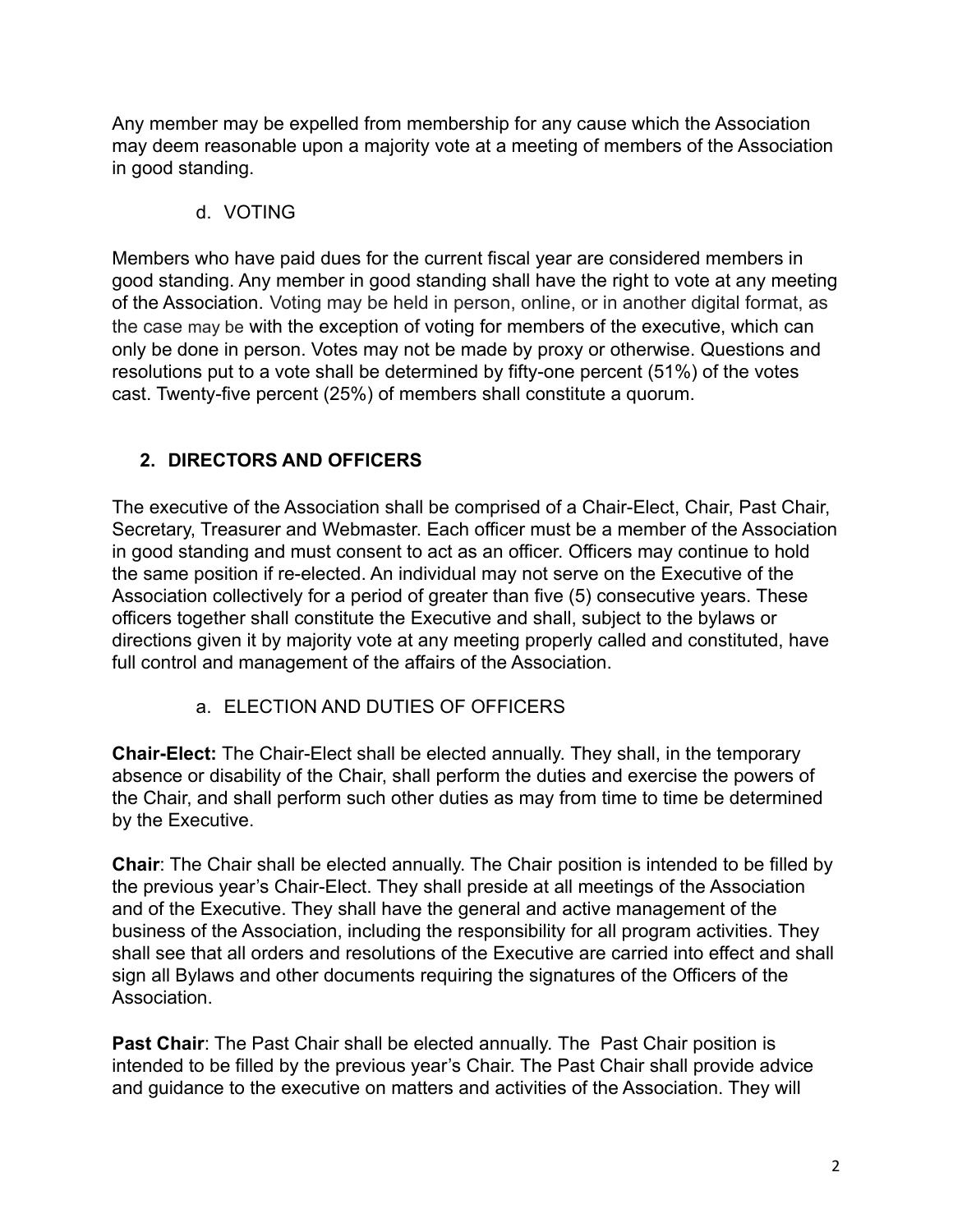also perform such other duties as may from time to time be determined by the Executive.

**Secretary**: The Secretary shall be elected bi-annually. They shall attend all meetings of the Association and keep accurate minutes of the same. In case of the absence of the Secretary, their duties shall be discharged by such officer as may be appointed by the Executive. They shall keep an accurate and complete record of all members in good standing of the Association, send notice of meetings as required and collect the annual dues and other financial assessments on behalf of the Association. The Secretary will perform such other duties as may from time to time be determined by the Executive.

**Treasurer**: The Treasurer shall be elected bi-annually. They shall shall have custody of Association monies, shall keep full and accurate accounts of receipts and disbursements in books belonging to the Association, and shall deposit all monies and other valuable effect in the name and to the credit of the Association and in such depositories as may be designated by the Executive from time to time. They shall disburse funds of the Association as may be ordered by the Executive, taking proper vouchers for such disbursements and shall render to the members of the Association at regular meetings or whenever required by the Executive, an account of the financial position of the Association. They shall submit audited financial records to the Corporate Registry annually and have charge of the official archives of the Association, to be made available as necessary throughout their term. They shall also sit on the HeadStart Planning Committee to serve as liaison between the Committee and the Association. The Treasurer will perform such other duties as may from time to time be determined by the Executive. Upon expiry of their term of office, the Treasurer shall give the Association all books, papers, vouchers, money and other property of whatever kind in their possession or under their control belonging to the Association.

**Webmaster**: The Webmaster shall be elected bi-annually. They shall be responsible for the maintenance and updating of the Association's website. The Executive will retain responsibility for the content of the website, while the Webmaster will perform duties such as registration of the Association with the host site, update of the information contained on the site, and reporting to the membership regarding changes, additions or deletions to the website.

#### b. NOMINATIONS AND ELECTIONS

Nominations: The Executive shall call for nominations not later than the March meeting of every year. Nominees must be members of good standing in the Association and give written or oral notice of their willingness to stand for election.

Elections: Elections shall be held at the Annual General Meeting. Any two of the Offices of Secretary, Treasurer or Web-Master may be filled by a single person.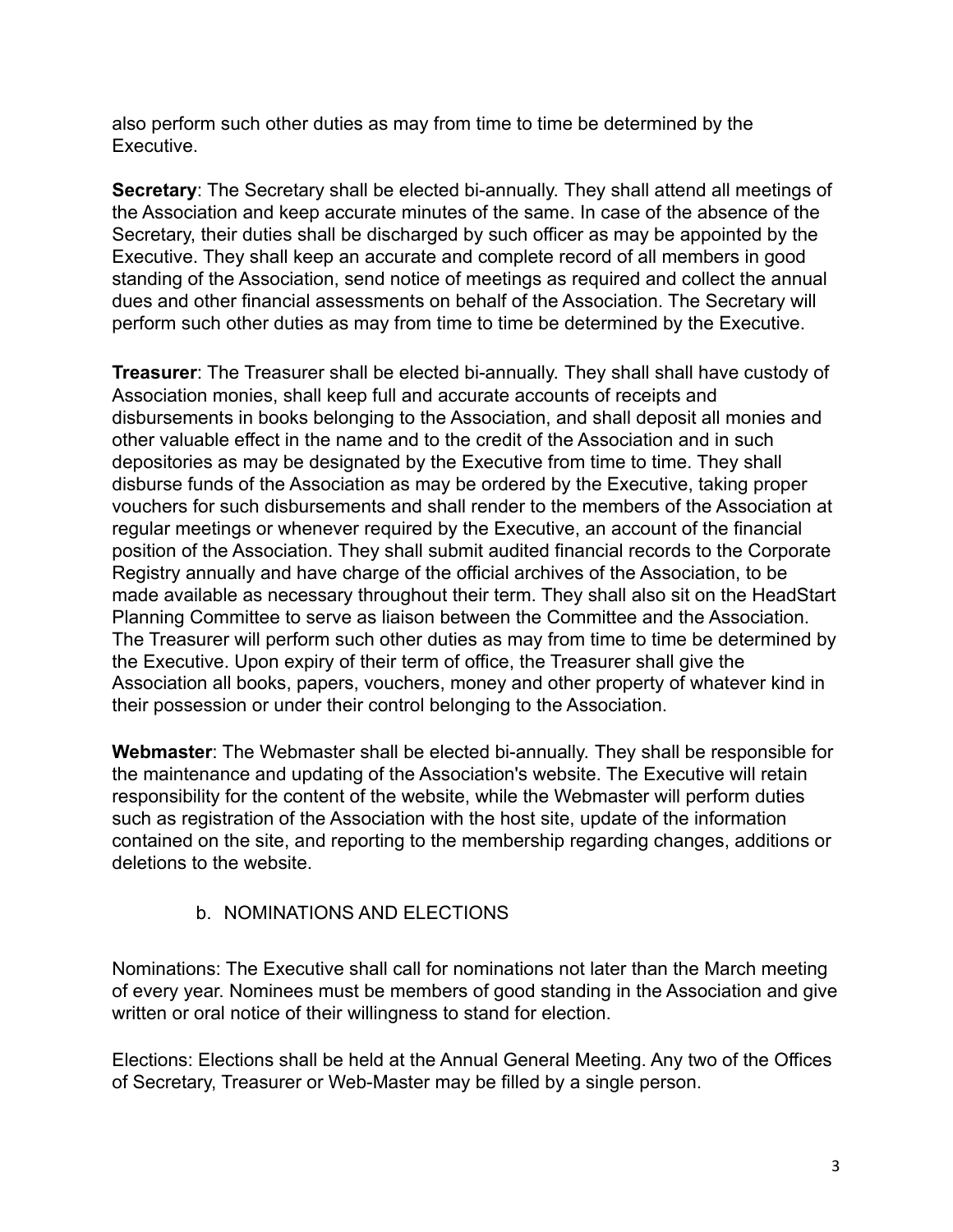### c. RESIGNATION / REMOVAL OF OFFICERS

An officer of the executive may be removed from office for any cause which the Association may deem reasonable upon a majority vote of members of the Association in good standing. Alternatively, an officer of the executive may resign at any time by providing a written or oral resignation to the Executive.

### d. REMUNERATION

Members of the Executive shall not receive remuneration for their services.

## **3. MEETINGS**

### a. EXECUTIVE MEETINGS

Meetings of the Executive may be held at any time and place to be determined by the members of the Executive. Three (3) members of the Executive shall constitute a quorum for the transaction of business. At all meetings of the Executive every question shall be determined by a majority of votes. Minutes of executive meetings may be kept by the Secretary or designate. There may be established such committees, standing or special, as the Association or the Executive from time to time deems necessary to carry out the work of the Association.

b. GENERAL MEETINGS

Association members will be notified of general meetings and provided with an agenda, by electronic mail a minimum of ten (10) days prior to the date of the meeting.Written

statements by members unable to attend may be read at the meeting. Unless otherwise ordered by the Association or the Executive, monthly meetings in each of the months September to May inclusive may be held at such time and place as the Executive shall determine. The right to vote shall be restricted to eligible members in good standing and must be made in person, online, or in another digital format, as the case may be and not by proxy or otherwise. The Secretary shall take minutes of Association meetings or appoint a designated replacement. Minutes of general meetings shall be made available to the membership via publication on the Association website.

## c. ANNUAL GENERAL MEETINGS

A meeting once every fiscal year shall be designated as the Annual General Meeting (AGM). AGMs may be held in-person or via a teleconferencing platform. Association members will be notified of annual general meetings and provided with an agenda, by electronic mail a minimum of ten (10) days prior to the date of the meeting. Written statements by members unable to attend may be read at the meeting. The right to vote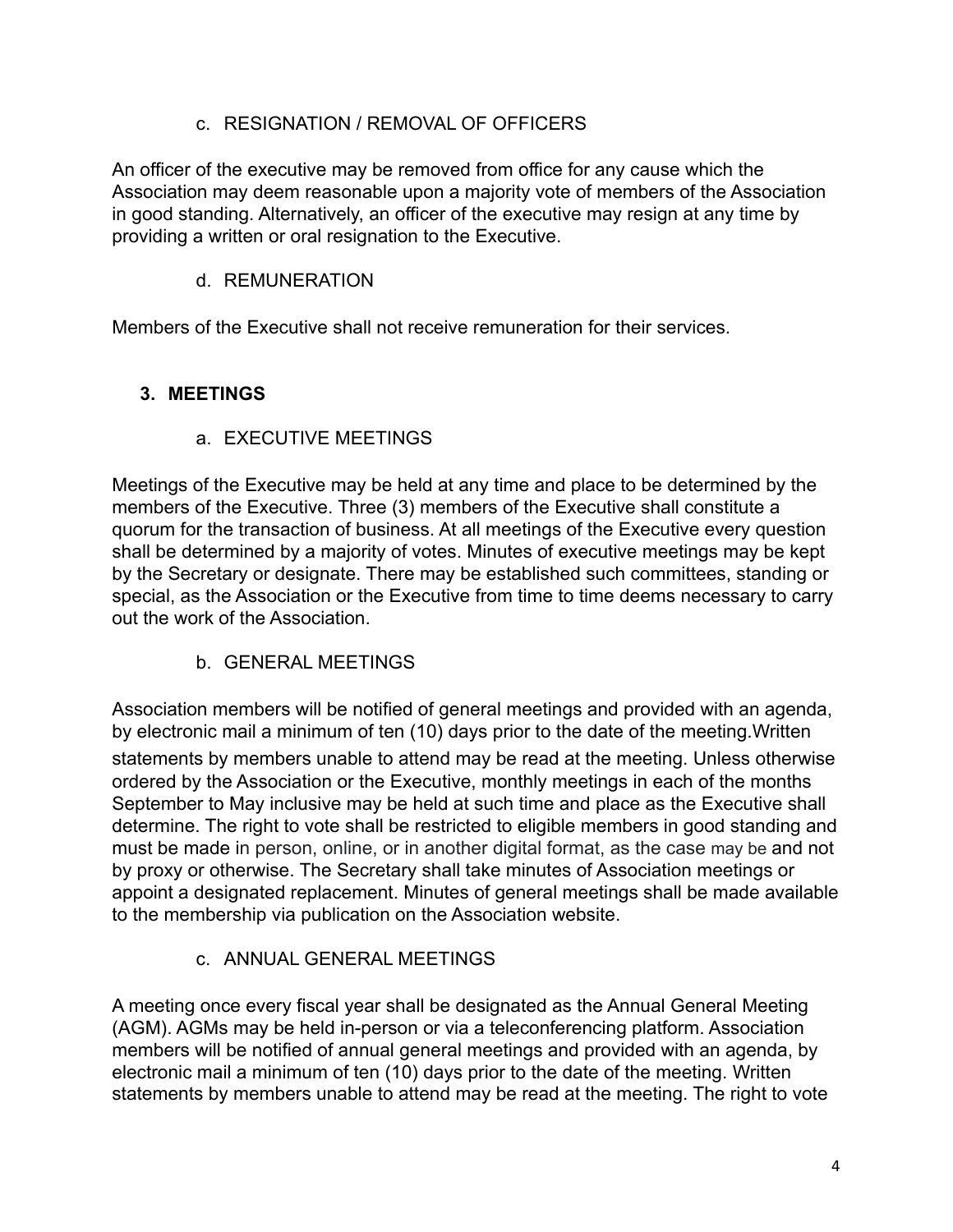shall be restricted to eligible members in good standing and must be made in person, online, or in another digital format, as the case may be and not by proxy or otherwise. The Secretary or designate will take minutes of annual general meetings which shall be made available to the membership via publication on the Association website. The Chair shall prepare a brief annual report outlining the year's activities and shall present this to the membership at the Annual General meeting. The Treasurer shall present a financial statement setting out its income, disbursements, assets and liabilities, audited and signed by the Association's auditor.

d. SPECIAL MEETINGS

A special meeting shall be called upon receipt by the Executive of a petition signed by three (3) or more members in good standing who are eligible to vote, setting forth the reasons for calling such a meeting. Association members will be notified of special meetings and provided with an agenda, by electronic mail a minimum ten (10) days prior to the date of the meeting. Written statements by members unable to attend may be read at the meeting. The right to vote may be restricted to eligible members in good standing and must be made in person, online, or in another digital format, as the case may be and not by proxy or otherwise. The Secretary or designate will take minutes of special meetings which shall be made available to the membership via publication on the Association website.

# **4. FINANCIAL RECORDS**

a. FISCAL POLICY

Members of the Executive shall have power to authorize expenditures on behalf of the Association for the purpose of furthering the objects of the Association. Members of the Executive shall take such steps as they may deem requisite to enable the Association to receive donations and benefits for the purpose of furthering the objects of the Association. The Executive is not authorized to borrow money on behalf of the **Association** 

## b. FEES / DUES

The annual dues for each category of members shall be determined by a majority of members present at a meeting specified by the Executive. Fees and dues shall be published on the ELLA website.

c. FISCAL YEAR

The fiscal year of the Association shall begin on the first day of September in each year and end on the last day of August of the next year.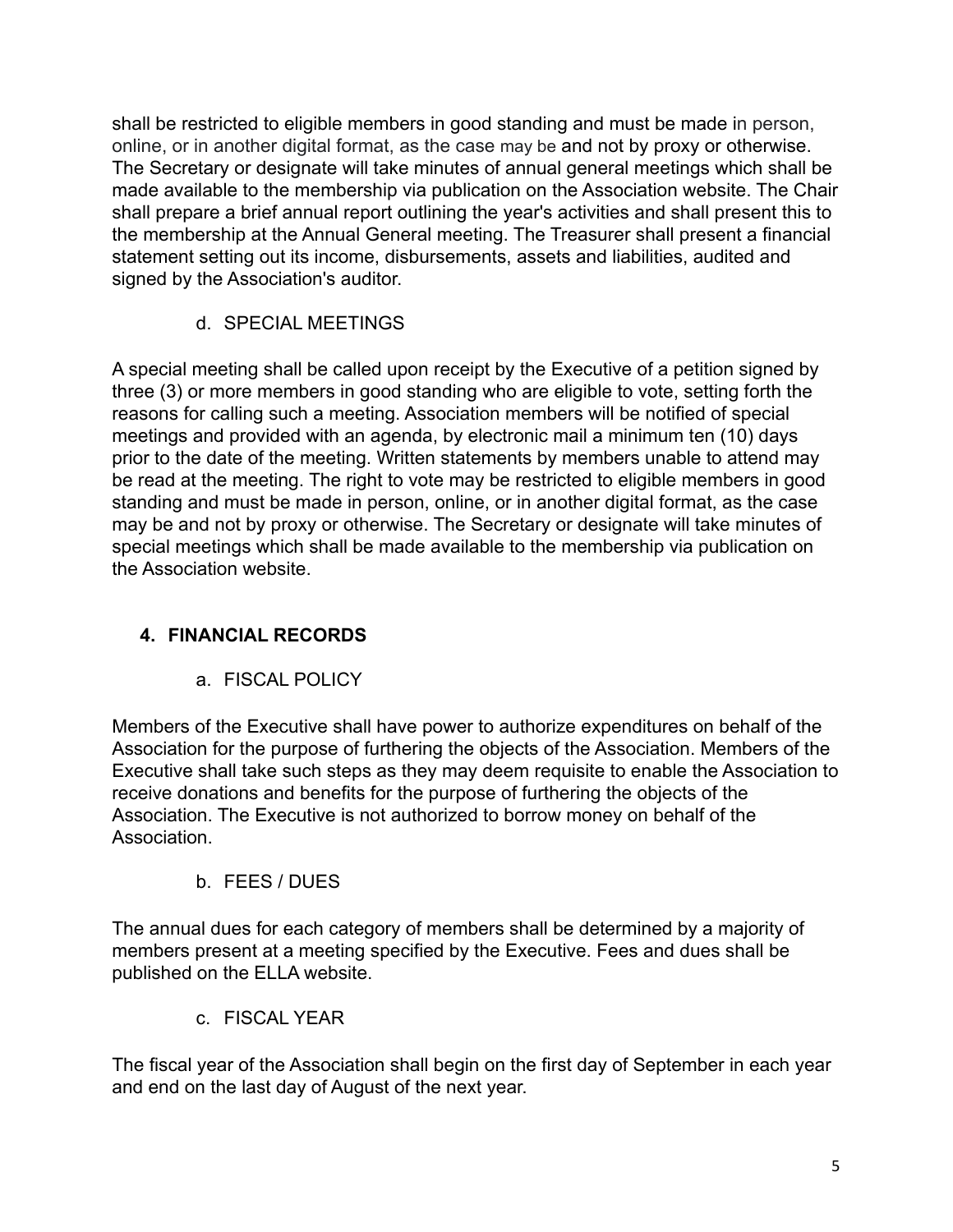#### d. ACCOUNTS

The Executive shall keep proper books of account with respect to all sums of money received and expended by the Association and the matters in respect of which such receipts and expenditures take place, all sales and purchases by the Association, the assets and liabilities of the Association and all other transactions affecting the financial position of the Association. The books of account shall be kept by the Treasurer and shall at all times be open to inspection by members.

### e. AUDITING

The books, accounts and records of the Treasurer shall be audited at least once each year by a member of the Association. The Auditor shall be elected by eligible members in good standing anytime between September  $1<sup>st</sup>$  and June  $30<sup>th</sup>$ . The annual audited Financial Statement shall be made available to members via the website. The Treasurer shall file the "Annual Return for Society", accompanied by the audited Financial Statement with Alberta Registries for approval annually.

The books, accounts and records of the Association may be inspected by any member of the Association at any time upon giving reasonable notice and arranging a time satisfactory to the officer or officers having charge of same. Each member of the Executive shall at all times have access to such books and records.

# f. SIGNATURES & CERTIFICATION OF DOCUMENTS

Contracts, documents or any instrument in writing requiring the signature of the Association, shall be signed by the Chair and the Treasurer, and all contracts, documents, and instruments in writing so signed shall be binding upon the Association without further authorization or formality.

# **5. WEBSITE**

The Association shall maintain a website. The website will be the official communication channel of the Edmonton Law Libraries Association. Paper copy documents of archival value to the association shall be stored by the authority of the Executive. Minutes taken by the Secretary or designate shall be made available to the membership via publication on the Edmonton Law Libraries Association website.

## **6. BYLAWS**

The bylaws may be rescinded, altered or added to only by a "Special Resolution". Proper notice of a proposed special resolution must set out the text of the special